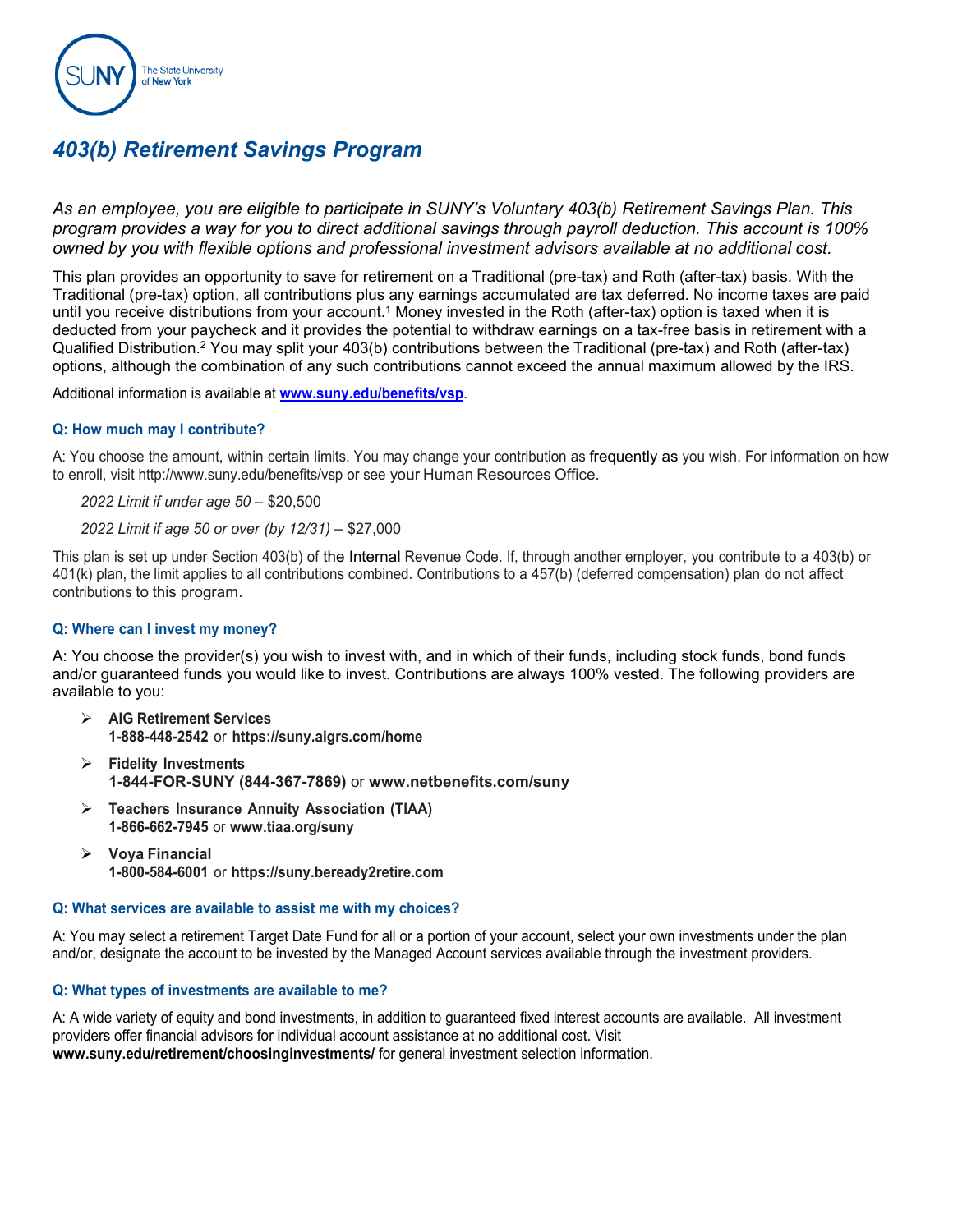#### **Q: Are loans available under the plan?**

A: Yes. Two outstanding loans are permissible from your Traditional (pre-tax) account balance under the plan, subject to Internal Revenue Code regulations. Generally up to one-half of your pre-tax account balance or an aggregated maximum of \$50,000. Specific information pertaining to loans is available from each investment provider. Loans are not available on Roth (after-tax) account balances.

#### **Q: How do I open an account?**

#### A: Visit **www.retirementatwork.org/suny** to enroll.

- Sign in then select *Enroll in VSP* under **Save more**. If you have a 403(b) account but you are not currently contributing, select *My retirement* under **Make changes.**
- Enter your contribution amount and check the box if you wish to allocate between Traditional (pre-tax) and/or Roth (after-tax).
- Select the effective date and click *Next.*
- Select your investment provider(s) and click *Next.*
- Once you review and confirm your contributions, you will be asked to open an investment account with each investment provider you have selected or newly selected.

For assistance with Retirement@Work or enrollment, call **1-866-271-0960**. You can also download a step-by-step [enrollment](http://www.tiaa.org/public/pdf/SUNY_MVC_TDA_Guide_Enrollment_Guide.pdf)  [guide](http://www.tiaa.org/public/pdf/SUNY_MVC_TDA_Guide_Enrollment_Guide.pdf) (**www.TIAA.org/sunyvsp**).

#### **Q: May I convert Traditional (pre-tax) assets to Roth (after-tax)?**

A: Yes, if you are eligible to transfer funds from Traditional (pre-tax) assets to Roth (after-tax). Please note the amount converted is taxable in the year of conversion; there is no tax withholding on the conversion and the election to convert is irrevocable. Roth (aftertax) assets must be in existence for at least 5 years in order to be considered tax-free as a "Qualified Distribution."

#### **Q: May I roll money from other plans into this plan?**

A: Yes. If you are eligible to transfer funds from a previous employer's plan or Individual Retirement Account (IRA), you may roll the money into this plan. Contact your investment provider for assistance.

#### **Q: Are there other ways for me to save for retirement through SUNY?**

A: You may also be eligible to participate in the NYS Deferred Compensation Plan (NYSDCP, a section 457 plan) for pretax and after-tax savings through payroll deduction (**[www.nysdcp.com](http://www.nysdcp.com/)**, **800-422-8463**). Note: Certain community colleges may offer an alternative 457 plan option other than NYSDCP.

Because section 457 plans are set up under a different section of the IRS code than SUNY's 403(b) program, the amount you can contribute and withdraw are separate and distinct. You may choose whether to participate in NYSDCP, SUNY's 403(b) Savings program, or both. Contribution limits do not offset between 403(b) and 457(b) plans, therefore, maximum annual contribution limits apply to each plan separately.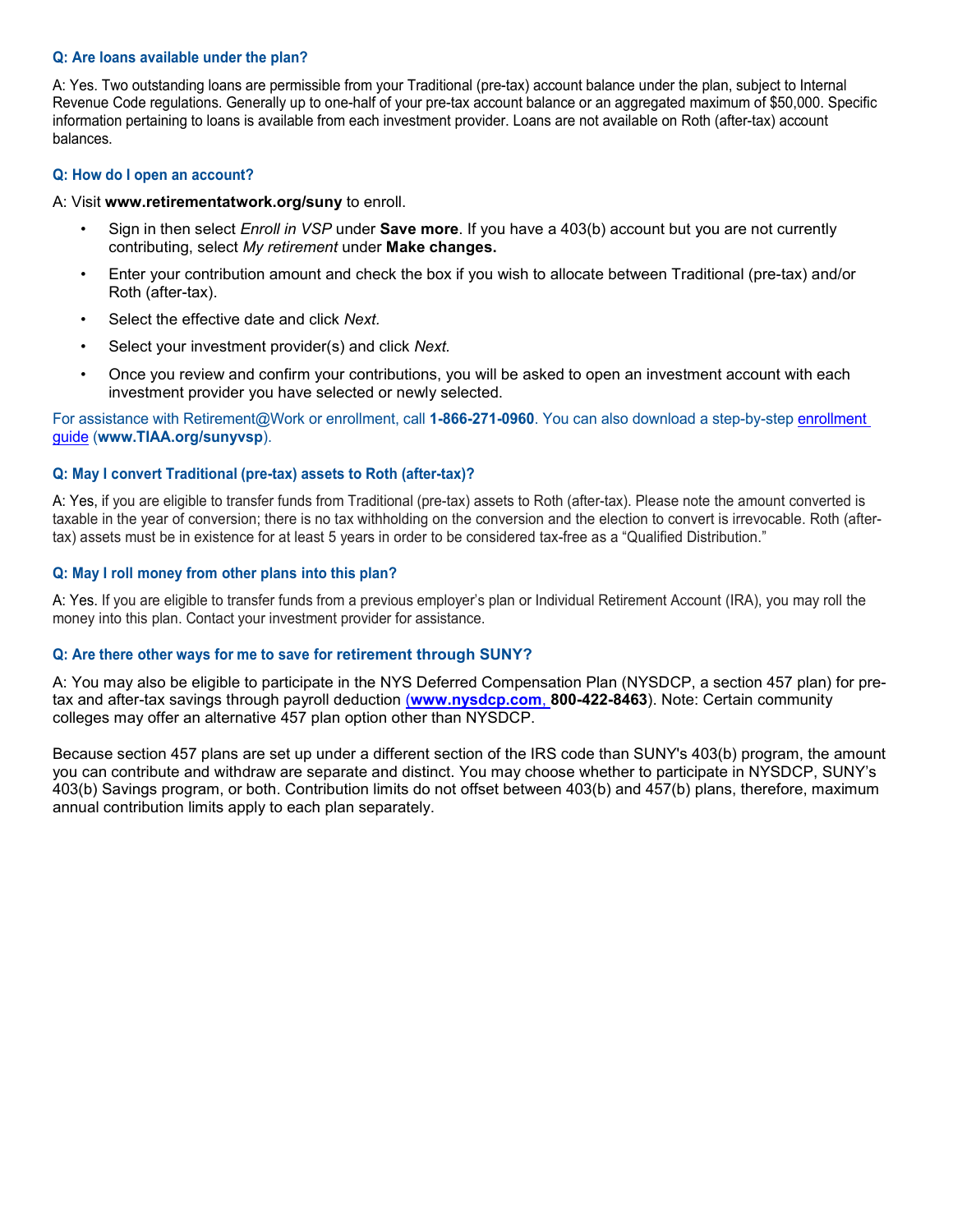# **How do Traditional (pre-tax) and Roth (after-tax) compare?**

|                                           | <b>Traditional (pre-tax) option</b>                                                                                                                                                                                                                                                                                                                                       | Roth (after-tax) option                                                                                                                                                                                                                     |
|-------------------------------------------|---------------------------------------------------------------------------------------------------------------------------------------------------------------------------------------------------------------------------------------------------------------------------------------------------------------------------------------------------------------------------|---------------------------------------------------------------------------------------------------------------------------------------------------------------------------------------------------------------------------------------------|
| How do taxes impact my<br>contributions?  | Pre-tax contributions accumulate<br>tax deferred. You do not pay<br>federal or state income tax on the<br>contributions when they are<br>made, therefore, no tax<br>withholding applies.                                                                                                                                                                                  | After-tax contributions are<br>eligible to accumulate tax-free<br>however federal and state<br>income taxes apply to the<br>contributions in the year they are<br>made, therefore tax withholding<br>will apply.                            |
| When can money be withdrawn?              | Pre-tax contributions may be<br>withdrawn upon separation from<br>service, attainment of age 59 1/2,<br>death, disability, or severe<br>financial hardship.                                                                                                                                                                                                               | After-tax contributions may be<br>withdrawn upon separation from<br>service, attainment of age 59<br>1/2, death, disability, or severe<br>financial hardship.                                                                               |
| How are my distributions taxed?           | Contributions (plus earnings) are<br>taxed at the time you withdraw<br>the funds. Usually this will be<br>during your retirement, when you<br>may be in a lower tax bracket.                                                                                                                                                                                              | Qualified Distributions <sup>2</sup> of<br>contributions and earnings are<br>tax-free, which can help you<br>balance against tax rates that<br>increase over time.                                                                          |
| What are the federal tax<br>implications? | Withdrawals are subject to<br>federal income tax. If you are<br>under age 59 1/2, you may be<br>subject to an additional 10% tax.                                                                                                                                                                                                                                         | Distributions available as noted<br>for pre-tax, however, taxes would<br>apply to earnings distributed if not<br>a Qualified Distribution.                                                                                                  |
| What are the state tax<br>implications?   | Your liability for state income taxes<br>will depend upon the laws of the<br>state in which you live at the time<br>of withdrawal. Current NYS law<br>excludes the first \$20,000 of<br>income aggregated per year from<br>certain pension and annuity<br>programs, including 403(b)<br>savings plans, from taxable<br>income if the recipient is at least<br>age 59 1/2. | Your liability for state income<br>taxes will depend upon the laws<br>of the state in which you live at<br>the time of withdrawal. Qualified<br>Distributions of contributions and<br>earnings are both Federal and<br>NYS income tax-free. |

## **Need help deciding?**

| Consider a Roth 403(b) contribution if<br>you:                                                        | Roth 403(b) contribution benefits:                                                                                                                                                  |
|-------------------------------------------------------------------------------------------------------|-------------------------------------------------------------------------------------------------------------------------------------------------------------------------------------|
| Are not eligible to make Roth IRA contributions<br>because of high income.                            | The Roth option does not have adjusted gross<br>income (AGI) limits.                                                                                                                |
| Would like to make Roth contributions greater than<br>the Roth IRA limit.                             | In 2022, the contribution limit for a 403(b) account<br>(\$20,500) is higher than the limit for a Roth IRA<br>(\$6,000), letting you increase your after-tax retirement<br>savings. |
| Feel confident your retirement income needs are met<br>and want to leave a potential tax-free legacy. | Assets may be passed along to your beneficiaries<br>income-tax free.                                                                                                                |
| Would like to help protect retirement assets from<br>potential tax consequences.                      | Having both pre-tax and after-tax assets in retirement<br>accounts may provide a hedge against the<br>uncertainty of future tax rates.                                              |